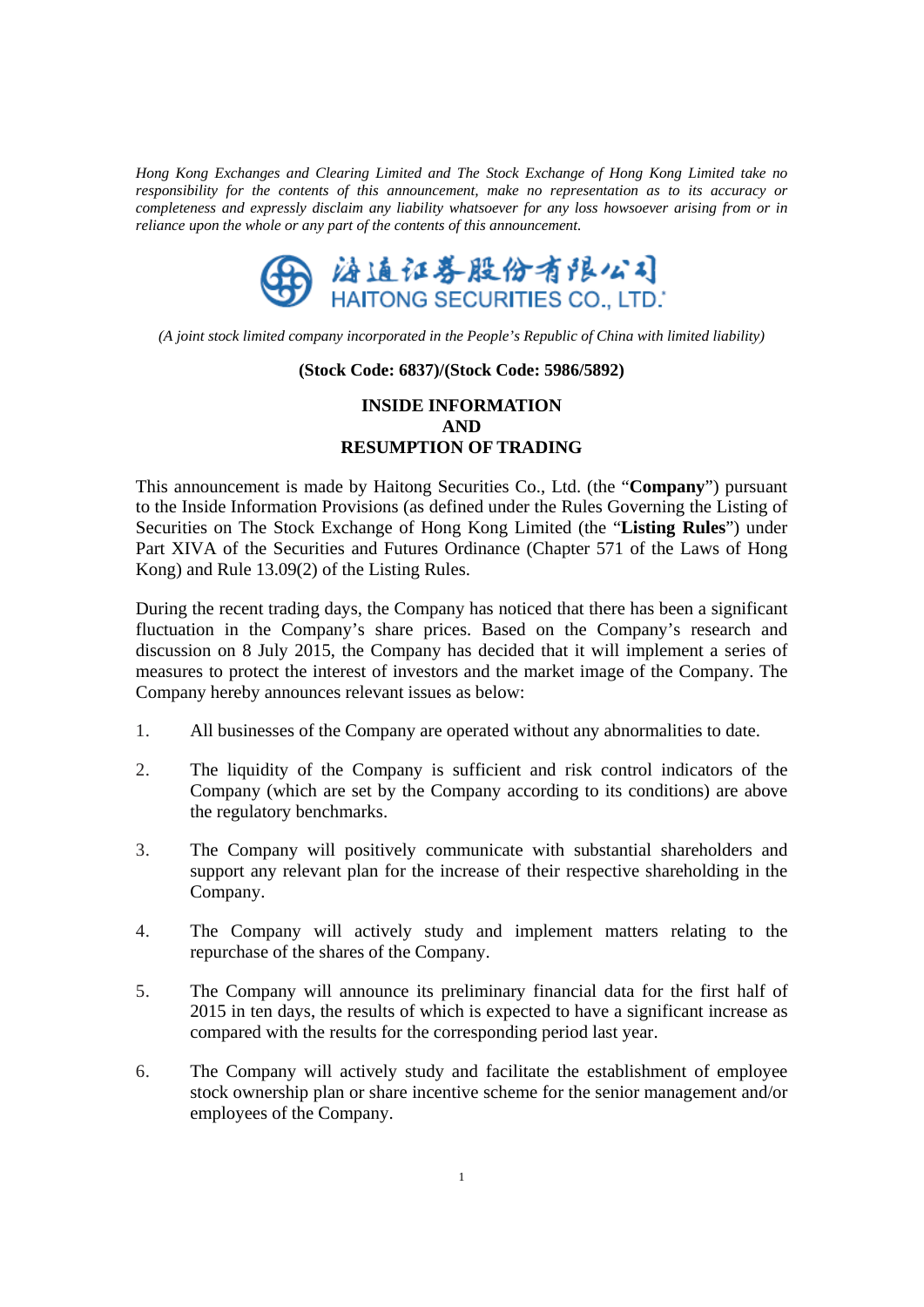### **SHARE REPURCHASE**

Pursuant to the Companies Law of the People's Republic of China, the Securities Law of the People's Republic of China, the Measures on Administration of Listed Companies' Repurchase of Shares held by the Public (Trial), the Supplementary Provisions on the Share Repurchase by Listed Companies by Means of Aggregate Auction, the Guidelines for Share Repurchase Through Aggregate Auction Transaction by Listed Companies on Shanghai Stock Exchange (Revised in 2013), the Listing Rules and the Share Repurchase Code, the Company has proposed a resolution to repurchase shares, the details of which are set out as below:

### **1. Purpose of the Share Repurchase**

Due to the recent significant fluctuations in the A share and H share markets, in order to protect the interest of investors, the board of directors of the Company (the "**Board**") has resolved to propose a resolution at the general meeting of the Company to consider and approve a proposal relating to the repurchase a portion of the A shares or H shares of the Company (the "**Share Repurchase**"), for cancellation in order to decrease the registered capital of the Company and for implementing plans such as share incentive plans, employee stock ownership plans or share option plans. The Board believes that the Share Repurchase is in the interest of the Company and its shareholders as a whole, and it will help to enhance the investors' confidence in the market and enhance the long-term incentive mechanism of the Company.

### **2. Approach of the Proposed Share Repurchase**

The approach of the Share Repurchase will be aggregate auction, block trading or other approaches as permitted by the regulatory requirements.

### **3. Price of the Proposed Repurchased Shares**

### (i) Price

The price for the repurchase of the A shares will not exceed RMB18.80 per share. The price for the repurchase of the H shares will not exceed HKD17.18 per share and should not be higher than the average closing market price over the five trading days preceding the repurchase during which the H shares of the Company were traded on The Stock Exchange of Hong Kong Limited (the "**Stock Exchange**") by 5% or more. The abovementioned repurchase prices should also comply with requirements applicable to such repurchase price under laws, regulations, the listing rules of the Shanghai Stock Exchange, the Listing Rules and the Share Repurchase Code.

(ii) The Adjustment of Price in relation to Bonus Shares, Capitalization and Cash Dividends during the Share Repurchase

The upper limit of the price for the Share Repurchase will be adjusted from ex-right and ex-dividend date in relation to bonus shares, capitalizing reserves or cash dividends during the share repurchase period.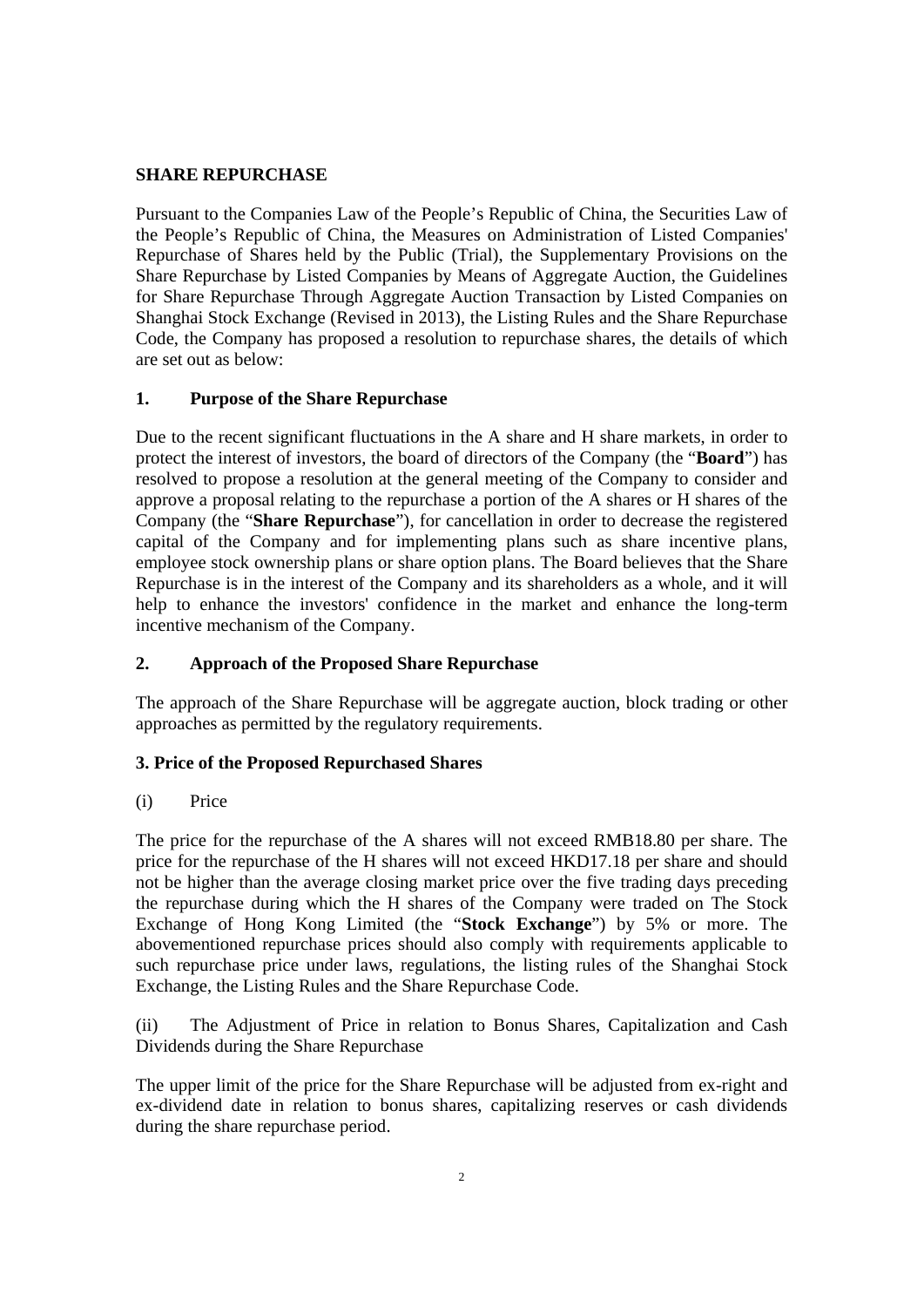## **4. Class, Number and Percentage of the Proposed Share Repurchase**

(i) Class of the Proposed Share Repurchase: A shares or H shares

(ii) Number of the Shares Proposed to be Repurchased: the current number of the total issued shares of the Company is 11,501.7 million and if the repurchase will take place in full, the estimated total number of shares that may be repurchased should not exceed 1.15 billion and the actual number will depend on the number of shares actually repurchased at the expiry of the repurchase period.

(iii) Percentage of Shares Proposed to be Repurchased: will not exceed 10% of the total issued share capital of the Company.

## **5. Proposed Total Fund Amount and Source of Funding for the Share Repurchase**

(i) The Upper Limit of the Total Fund Amount of Funds Proposed to be Used for the Share Repurchase: the estimated total amount should not exceed RMB21.6 billion.

(ii) Funding Source: the Company's internal resources.

### **6. Time Limitation of the Share Repurchase**

In principle, the effective period for undertaking the Share Repurchase is proposed to be no more than six months after obtaining the approval at the general meeting. The Share Repurchase will be completely implemented if the amount of funds used in the Share Repurchase reaches the upper limit, and the effective period for undertaking the Share Repurchase will therefore expire in advance on that date. During such effective period, the Company will make decisions on implementing and undertaking the Share Repurchase based on the market conditions and opportunities, in accordance with the authorisations granted by the Board and general meeting.

### **7. Changes in Shareholding Structure after the Share Repurchase (Unit: shares)**

| <b>Share Class</b>                     | Number before<br>the Share<br>Repurchase | Percentage | Maximum<br>Number of<br>Shares that<br>may be<br>Repurchased | Number after<br>the Share<br>Repurchase | Percentage |
|----------------------------------------|------------------------------------------|------------|--------------------------------------------------------------|-----------------------------------------|------------|
| Shares with<br>selling<br>restrictions | $\overline{0}$                           | $\Omega$   | 0                                                            | $\theta$                                | $\theta$   |
| <b>Shares</b><br>without<br>selling    | 11,501,700,000                           | 100%       | 1,150,170,000                                                | 10,351,530,000                          | 100%       |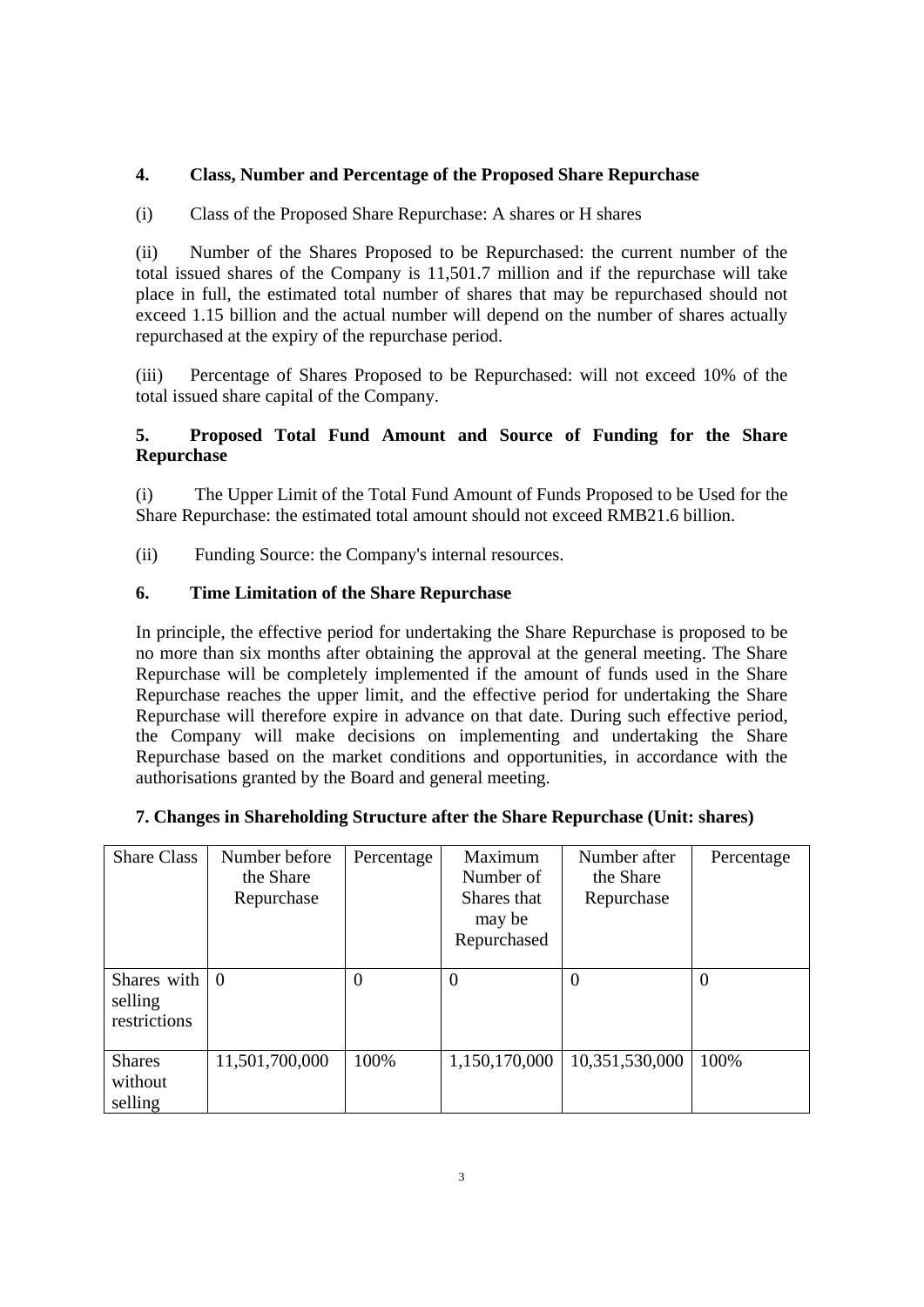| restrictions |                              |      |   |                       |  |
|--------------|------------------------------|------|---|-----------------------|--|
| capital      | Total share   11,501,700,000 | 100% | - | 10,351,530,000   100% |  |

### **8. Analysis from the Management on Impacts of the Share Repurchase on Business Operation, Finance and Major Development in the Future**

The Company is capable to pay the full consideration for the Share Repurchase by using its own funds. The amount of funds required for undertaking the Share Repurchase will not exceed RMB21.6 billion, which will not materially affect the daily operation of the Company due to the following reasons: as at the end of June 2015, the remaining balance of own funds of the Company was approximately RMB68.6 billion which is capable of paying the full consideration for the Share Repurchase which is not more than RMB21.6 billion. Pursuant to the proposal of Share Repurchase, the consideration will be paid by instalments as appropriate instead of in a lump sum, and the detailed repurchase price and amount will be determined by the Company according to the conditions set out in this resolution with certain flexibility. The normal business activities of the Company will ensure that the Company will be capable of paying the consideration of the Share Repurchase by its own funds.

The financial condition of the Company over the last three years has been good, with a relatively low debt-to-equity ratio. The Company's gearing ratio was 29%, 41% and 68% as at the end of 2012, 2013 and 2014, respectively, showing the strengthened ability of the Company to repay debts. Moreover, the Company has a strong capability for raising external financing. If any new investment opportunities emerge during the Share Repurchase period, the Company will have the capacity to ensure that normal investment opportunities will be supported by external financing and meanwhile guarantee accomplishing the Share Repurchase with own funds.

The Share Repurchase will not only deliver a message that the management has confidence in the intrinsic value of the Company, but will also improve the return per share of the Company, better reflect the continuous increase in performance of the Company and help realize the return and development of shareholder value. The Share Repurchase may help to stabilize the share price of the Company and protect its good image in the capital market, enhance the confidence of public investors, further improve the value of the Company and optimize the benefits of shareholders.

### **9. Directors, Supervisors and Senior Management of the Company Have Not Traded the Shares of the Company During the Six Months before the Board Approved the Share Repurchase and There Does Not Exist Any Insider Trading or Market Manipulation Individually or Jointly with Other Persons**

The Company has registered the files of those people who is aware of inside information according to the Provisions on the Establishment of the System for the Registration and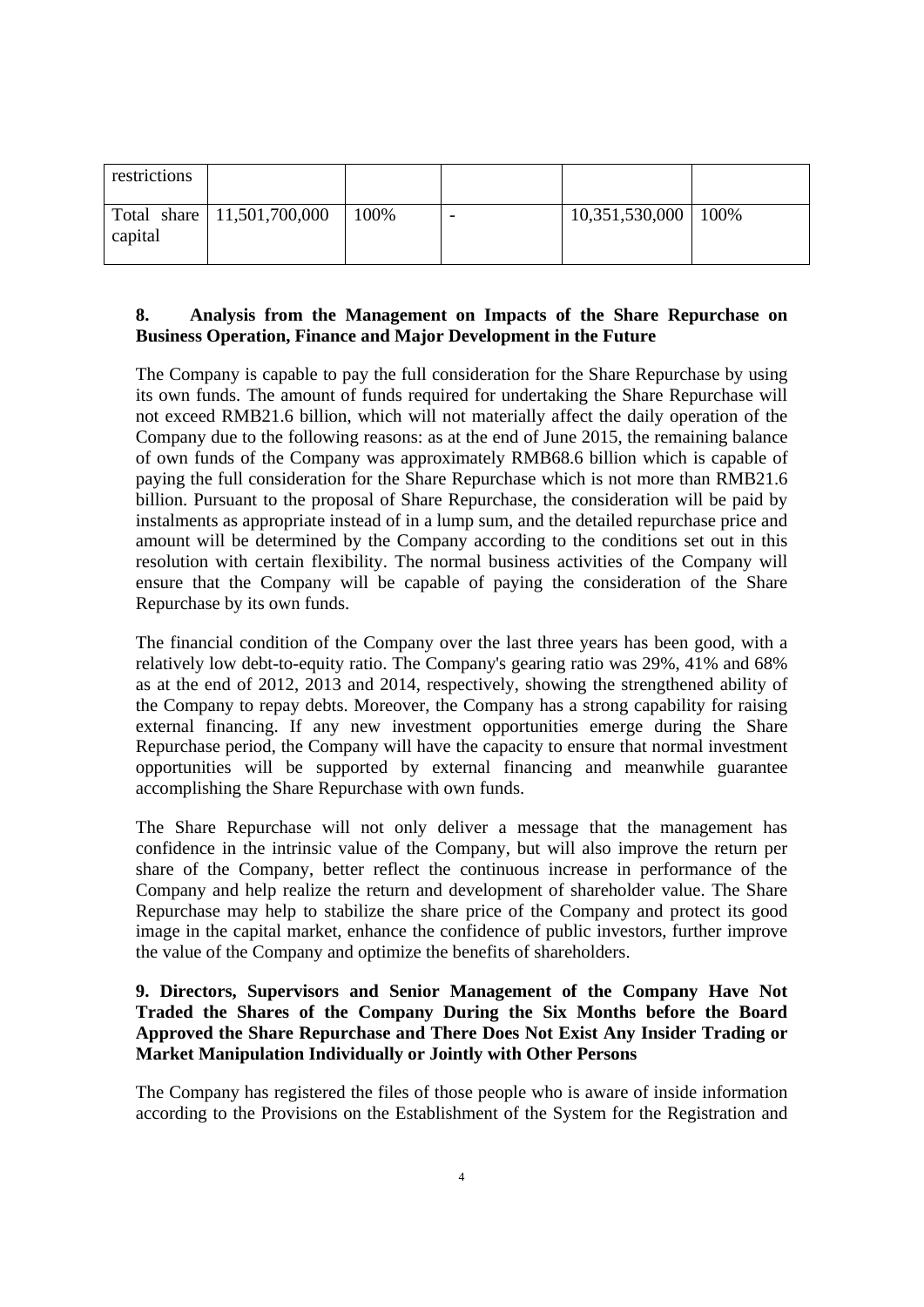Management of People in Possession of Inside Information by Listed Companies and will file the same with the Shanghai Stock Exchange according to the relevant requirement.

### **10. Opinion of Independent Non-executive Directors**

The independent non-executive directors of the Company are in the view that the Share Repurchase is in compliance with the laws and regulations, is necessary for improving the value of the Company, is feasible in light of its impact on the Company's finance and operations, and is in the interests of the Company and its shareholders as a whole.

### **11. Authorisations**

Resolutions will be proposed at the general meeting of the Company to authorise the Board to and in turn to authorise the management of the Company to handle the following matters in connection with the Share Repurchase:

(i) authorise the Board to and in turn to authorise the management of the Company to repurchase the A shares or H shares as appropriate in accordance with the above requirements, including determining the specific class of shares to be repurchased, approach, timing, price, share number and use;

(ii) authorise the Board to and in turn to authorise the management of the Company to handle matters in connection with amendments to the articles of association of the Company and change of registered capital;

(iii) authorise the Board to and in turn to authorise the management of the Company to adjust the specific implementation plans and handle other matters in connection with the Share Repurchase in accordance with applicable laws, rules and regulatory requirements; and

(iv) this authorization shall be effective on and from the date when the shareholders approve the resolution at the general meeting to the date when the authorised matters are completed.

The proposal for the Share Repurchase is subject to the approval of shareholders at general meeting, A share class meeting and H share class meeting, and is required to be filed with China Securities Regulatory Commission before implementation.

### **ADJUSTMENT TO THE SIZE OF PROPRIETARY EQUITY INVESTMENT OF THE COMPANY**

The Board considered and approved the following resolutions:

- 1. Adjust the size of investment in proprietary equity securities, and adjust the maximum risk exposure position of the investment in proprietary equity securities to not exceeding 35% of net capital.
- 2. The size of other investments should be maintained within the mandate granted at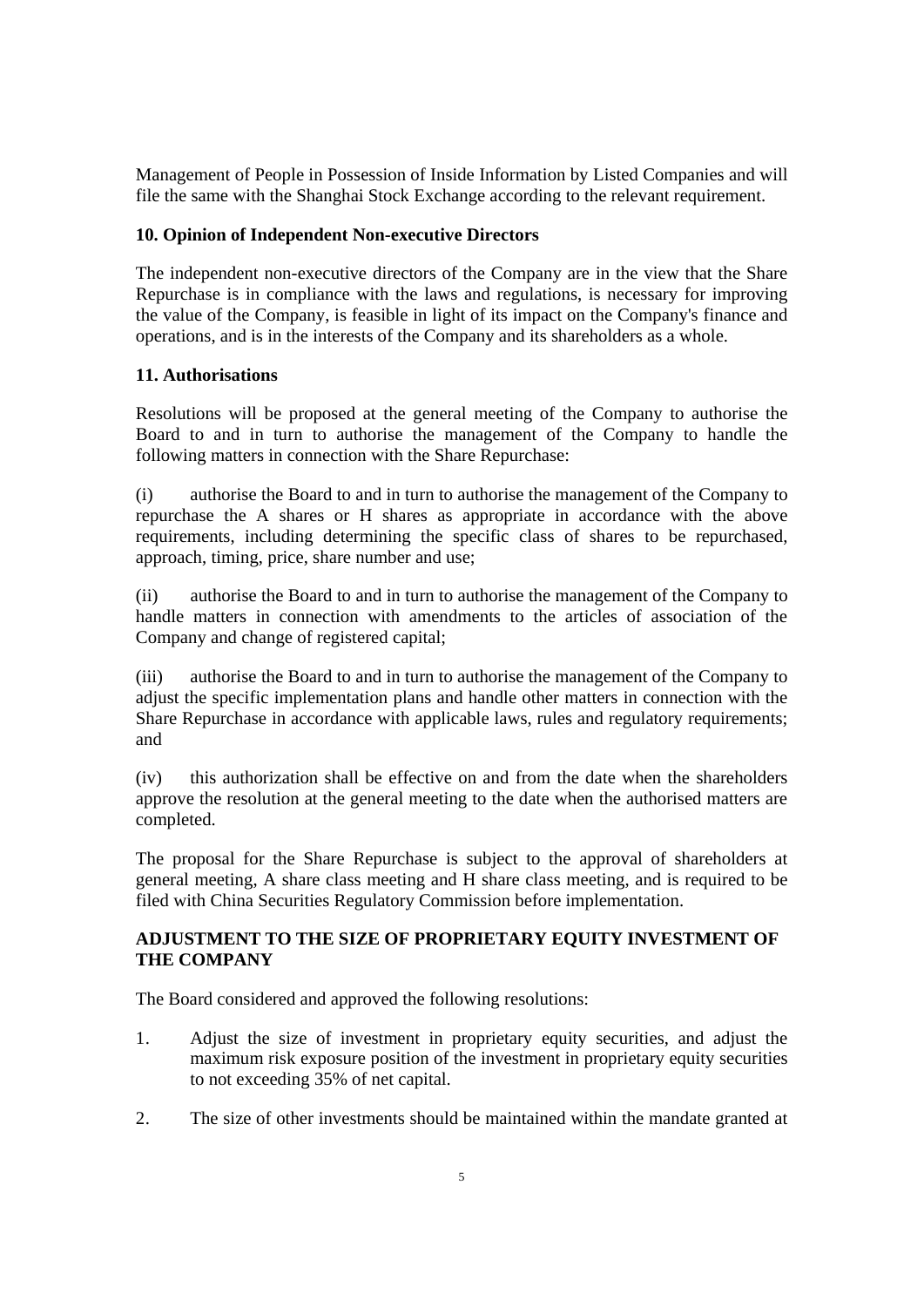the general meeting of the Company held on 9 February 2015.

3. The management of the Company is hereby authorised to flexibly allocate fund scale within the limit of the maximum amount of the proprietary investment according to market opportunities and the actual conditions of the Company, subject to compliance with various regulatory requirements.

### **AUTHORISATION TO THE MANAGEMENT TO FORMULATE LONG-TERM INCENTIVE PLAN**

In order to align the interest of the employees of the Company with those of the Company and its shareholders, protect the interest of investors and the market image of the Company, the Board has authorised the management of the Company to actively study and formulate long-term incentive plans of the Company such as employee stock ownership plan, share option incentive scheme or share award schemes in a timely manner.

### **SHARE ACQUISITION PLAN ESTABLISHMENT**

The Board considered and approved the following resolutions:

- 1. Agree to the establishment of the share purchase plan (the "**Share Acquisition Plan**"). The total number of shares to be covered in the Share Purchase Plan will not exceed 3% of the total issued share capital of the Company as at the date of this announcement. The shares to be acquired under the plan will be ordinary H shares of the Company that are listed on the Stock Exchange and will be acquired from the secondary market. The funds used for the acquisition of shares will be contributed by participants in the plan based on the remuneration payable by the Company to such persons as at the date of this announcement. The Company will not provide any funding to or financial assistance in the undertaking of the Share Purchase Plan.
- 2. The management of the Company is hereby authorised to handle all matters in connection with the establishment of the Share Acquisition Plan in accordance with relevant laws, regulations and advice and recommendations from regulatory authorities, within the framework and under the principles approved by the Board, and based upon the general principle of acting in the best interest of the shareholders, including but not limited to:
	- (i) determine and amend the specific plans for the establishment of the Share Acquisition Plan in accordance with applicable laws, regulations and relevant requirements of regulatory authorities, and based on the actual circumstances of the Company, including but not limited to, participants, confer timing, confer conditions, number of shares and the relevant adjustments, etc;
	- (ii) engage qualified entity to assist the Company to implement the Share Acquisition Plan in accordance with applicable laws, regulations and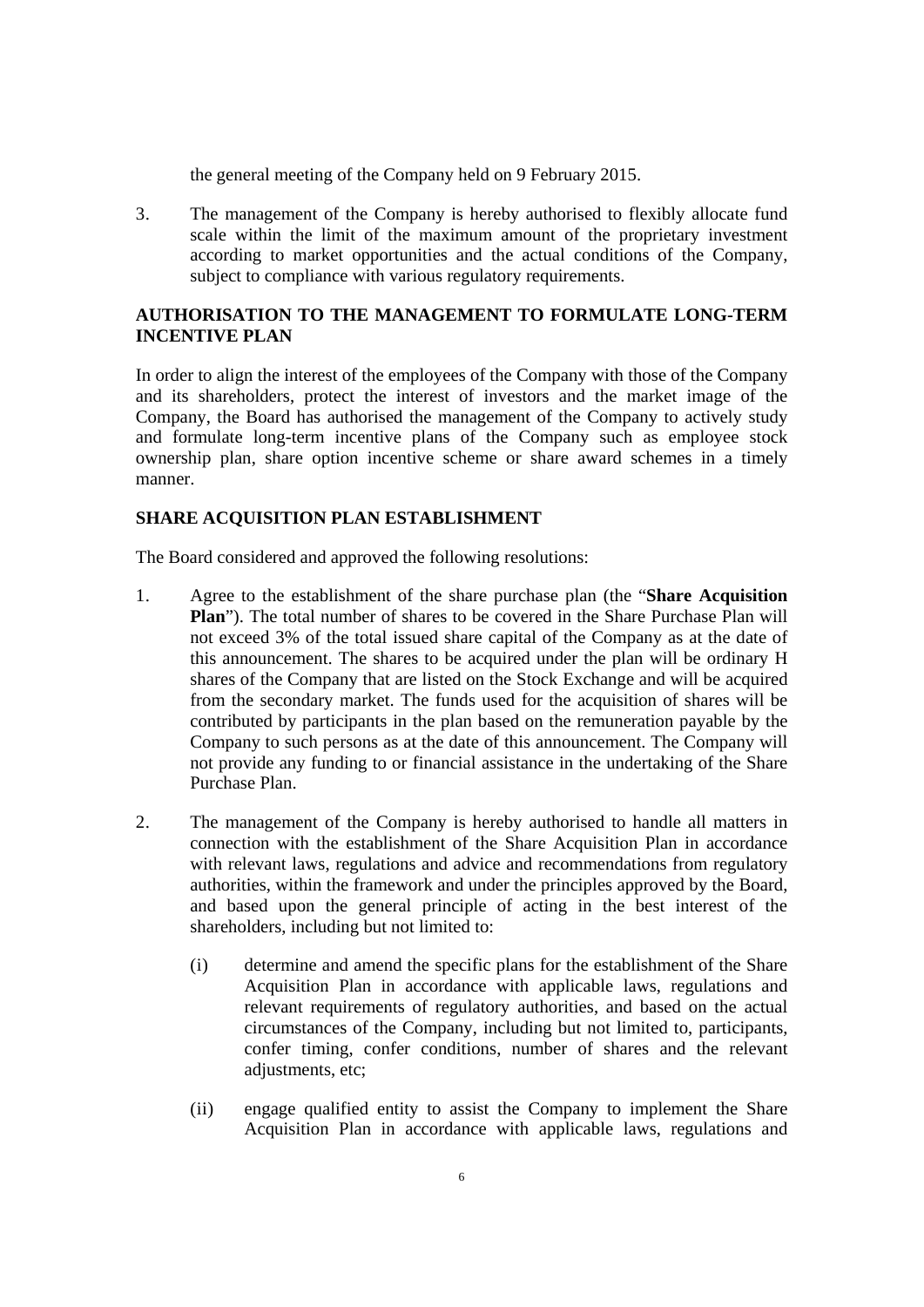relevant requirements of regulatory authorities;

- (iii) handle all matters relating to the approval of the Share Acquisition Plan in accordance with applicable rules, including but not limited to processing the domestic and overseas formalities for approval, filing, registration and reporting, as well as the preparation, amendment, delivery and execution of relevant materials, and disclosing the relevant information in accordance with the relevant laws, regulations and the listing rules of the exchanges on which the Company's securities are listed;
- (iv) make relevant amendments to matters relating to the establishment of the Share Acquisition Plan according to advice of and changes in the policies of regulatory authorities or changes in market conditions, unless the Board is required under relevant laws, regulations and the articles of association of the Company to renew its approval;
- (v) deal with other matters in relation to the establishment of the Share Acquisition Plan; and
- (vi) authorise the management of the Company to authorise its authorised persons to specifically handle, jointly or severally on behalf of the Company, all matters relating to the establishment of the Share Acquisition Plan pursuant to the resolution passed and the authorisation granted by the Board.

The above authorisation shall be effective on and from the date when the Board has approved the resolution to the date when the Share Acquisition Plan is fully implemented.

# **COLLECTIVE INVESTMENT SCHEME**

The Board is aware that a portion of directors, supervisors, senior management and employees of the Company are planning to voluntarily invest, with their own funds, in one or a series of collective investment scheme(s) which will be offered to all customers of the Company and intended to primarily invest in A shares or H shares of the Company (as well as other securities). The Company will neither participate in such investment scheme nor provide any financial assistance to the directors, supervisors, senior management and employees in respect of the abovementioned investment scheme (the "**Investment Scheme**"). The Board is of the view that the Investment Scheme does not constitute an employee stock ownership plan or a share option incentive scheme, but it reflects the confidence of those directors, supervisors, senior management and employees in the Company and their recognition of the investment value of the Company. The Board recognises the Investment Scheme.

## **RESUMPTION OF TRADING**

At the request of the Company, trading in the H shares (stock code: 6837) and debt securities (stock code: 5986 and 5892) of the Company was suspended with effect from 9:00 a.m. on 8 July 2015 pending the release of this announcement. An application has